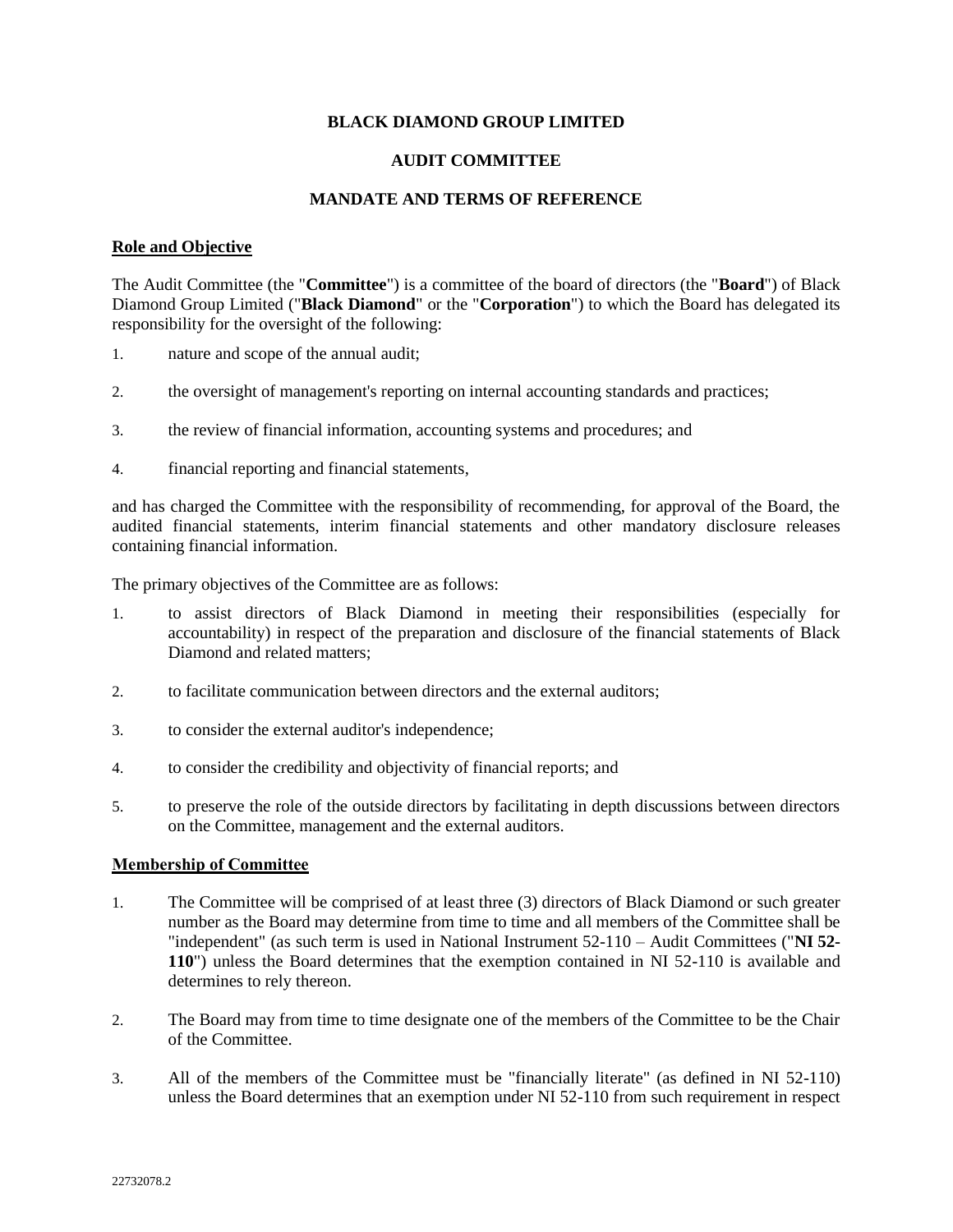of any particular member is available and determines to rely thereon in accordance with the provisions of NI 52-110.

#### **Mandate and Responsibilities of Committee**

It is the responsibility of the Committee to:

- 1. Oversee the work of the external auditors, including the resolution of any disagreements between management and the external auditors regarding financial reporting.
- 2. Satisfy itself on behalf of the Board with respect to Black Diamond's internal control systems.
- 3. Review the annual and interim financial statements of Black Diamond and related management's discussion and analysis ("**MD&A**") prior to their submission to the Board for approval. The process should include but not be limited to:
	- reviewing changes in accounting principles and policies, or in their application, which may have a material impact on the current or future years' financial statements;
	- reviewing significant accruals, reserves or other estimates such as the goodwill impairment evaluation;
	- reviewing accounting treatment of unusual or non-recurring transactions;
	- ascertaining compliance with covenants under loan agreements;
	- reviewing disclosure requirements for commitments and contingencies;
	- reviewing adjustments raised by the external auditors, whether or not included in the financial statements;
	- reviewing unresolved differences between management and the external auditors;
	- monitoring the effectiveness of the financial reporting environment; and
	- obtaining explanations of significant variances with comparative reporting periods.
- 4. Review the financial statements, prospectuses and other offering documents, MD&A, annual information forms ("**AIF**") and all public disclosure containing audited or unaudited financial information (including, without limitation, annual and interim press releases and any other press releases disclosing earnings or financial results) before release and prior to Board approval. The Committee must be satisfied that adequate procedures are in place for the review of Black Diamond's disclosure of all other financial information and will periodically assess the accuracy of those procedures.
- 5. Review and approve the disclosure of audit committee information required to be included in the AIF of the Corporation prior to its filing with regulatory authorities.
- 6. With respect to the appointment of the external auditors by the Board:
	- recommend to the Board the external auditors to be nominated: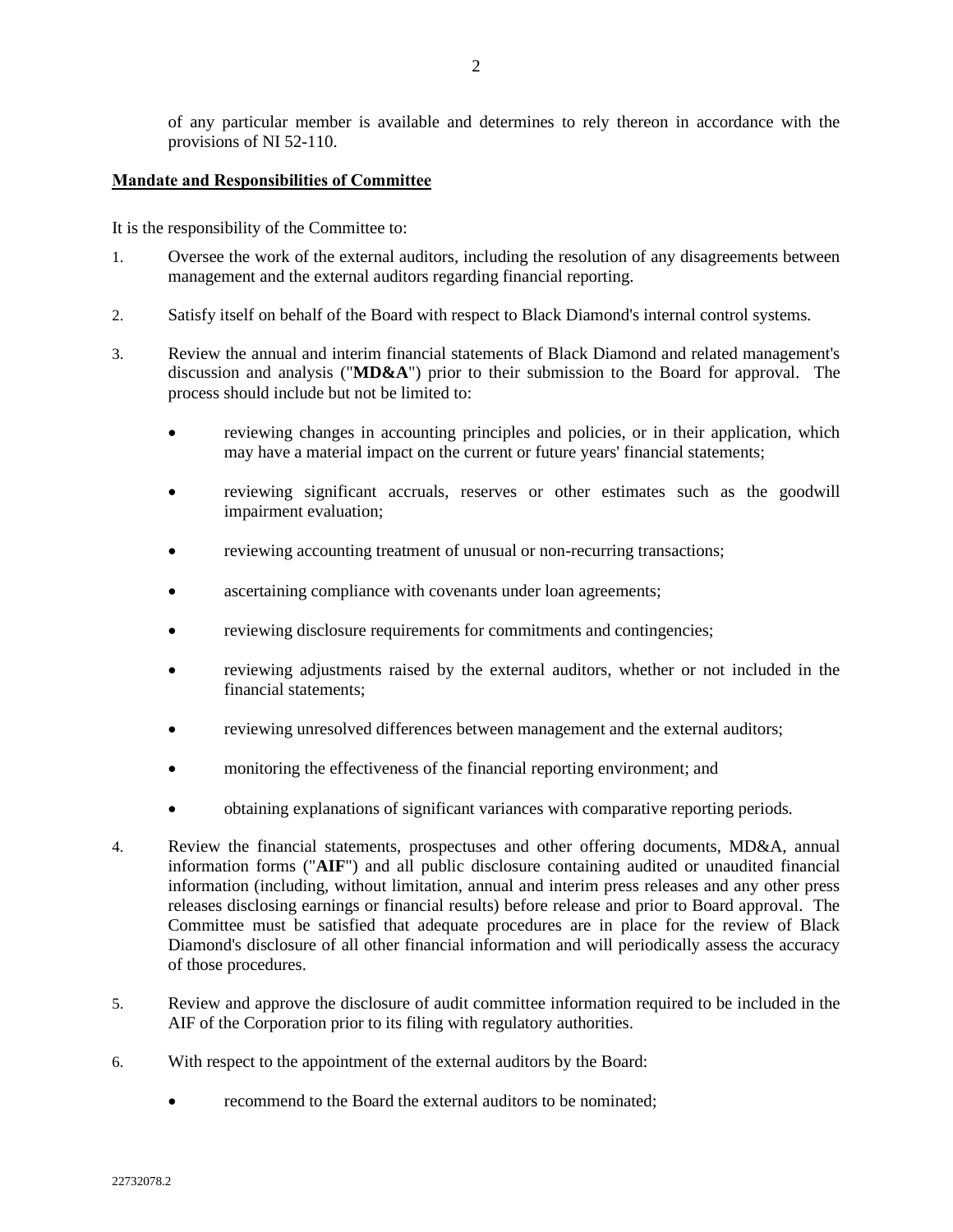- recommend to the Board the terms of engagement of the external auditor, including the compensation of the auditors and a confirmation that the external auditors will report directly to the Committee;
- on an annual basis, assess the reasonableness of the audit fee;
- on an annual basis, conduct an assessment of the external auditor's performance;
- on an annual basis, review and discuss with the external auditors all significant relationships such auditors have with the Corporation to determine the auditors' independence;
- when there is to be a change in auditors, review the issues related to the change and the information to be included in the required notice to securities regulators of such change; and
- review and pre-approve any non-audit services to be provided to Black Diamond or its subsidiaries by the external auditors and consider the impact on the independence of such auditors. The Committee may delegate to one or more independent members the authority to pre-approve non-audit services, provided that the member(s) report to the Committee at the next scheduled meeting such pre-approval and the member(s) comply with such other procedures as may be established by the Committee from time to time.
- 7. Review with the external auditors (and internal auditor if one is appointed by Black Diamond) their assessment of the internal controls of Black Diamond, their written reports containing recommendations for improvement, and management's response and follow-up to any identified weaknesses. The Committee will also review annually with the external auditors their plan for their audit and consider the impact of business risks of the Corporation on the audit plan. The Committee will monitor the execution of the audit plan, with emphasis on the more complex and risky areas of the audit. Upon completion of the audit, the Committee will review annually with the external auditors their report upon the consolidated financial statements of Black Diamond and its subsidiaries and the Committee will evaluate the audit findings contained in the audit report.
- 8. Review with the external auditors on an annual basis the Canadian Public Accountability Board's ("**CPAB**") public inspection results report and, in a year when the Corporation's file is inspected by CPAB, the Committee will also review with the external auditors the inspection findings contained in such report.
- 9. Review risk management policies of Black Diamond (i.e. hedging, cyber and information security, litigation and insurance) and consider the impact of business risks on the audit plan.
- 10. Establish a procedure for:
	- the receipt, retention and treatment of complaints received by Black Diamond regarding accounting, internal accounting controls or auditing matters; and
	- the confidential, anonymous submission by employees of Black Diamond of concerns regarding questionable accounting or auditing matters.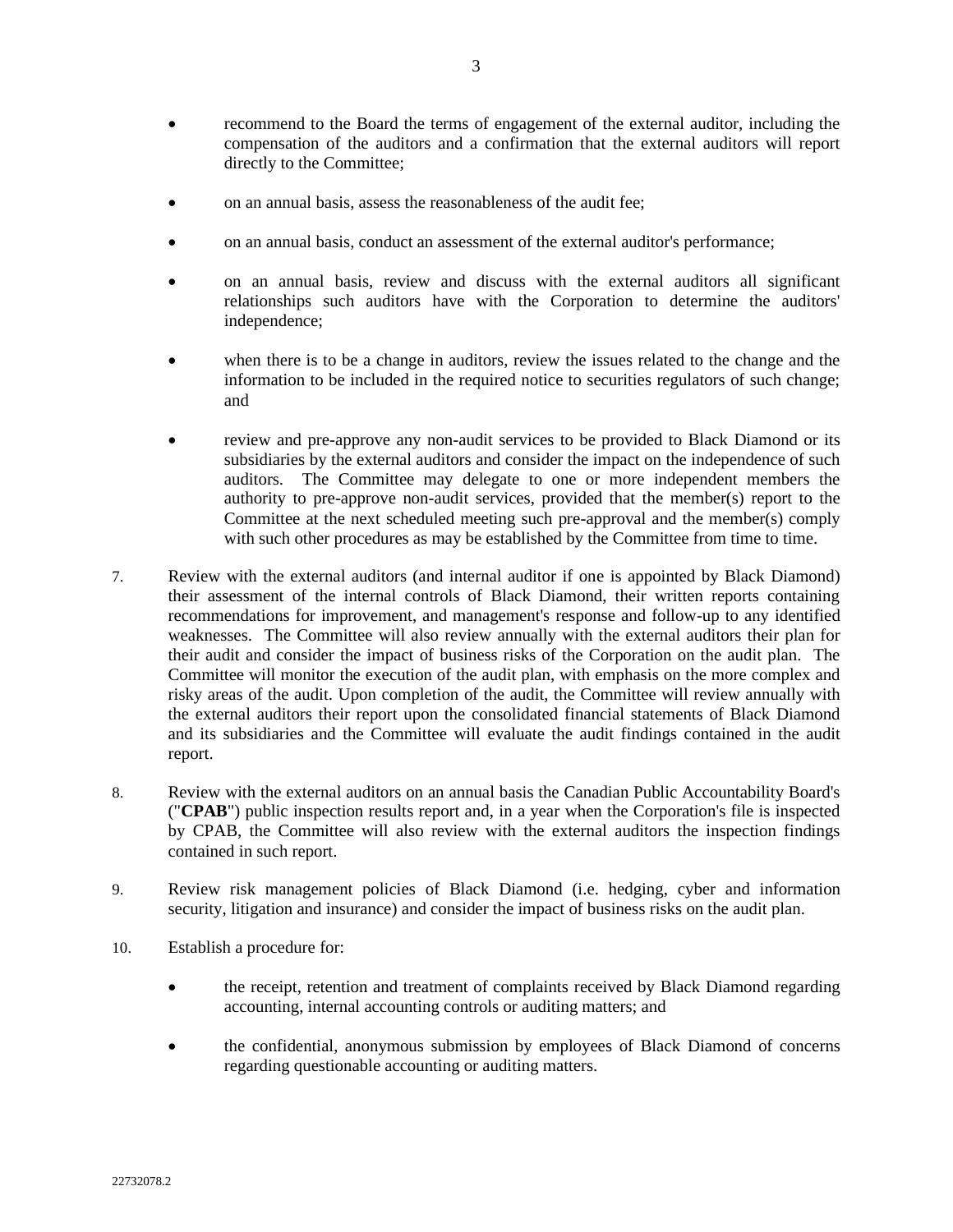- 11. Review and approve Black Diamond's hiring policies regarding partners and employees and former partners and employees of the present and former external auditors of Black Diamond.
- 12. Complete a comprehensive review of the external audit firm on a periodic basis, once every five years at minimum, which comprehensive review will generally include an evaluation of the following:
	- trends in the audit firm's performance, industry expertise and professional skepticism;
	- the quality control environment of the audit firm, including safeguards against independent threats;
	- the quality of thought, leadership and transparency of communications on any controversial matters;
	- the results of annual assessments, how the firm has responded to those assessments and how the firm handled any partner rotations during the period; and
	- the quality of the engagement team.

The Committee has authority to communicate directly with the internal auditors (if any) and the external auditors of the Corporation. The external auditors shall be required to report directly to the Committee. The Committee will also have the authority to investigate any financial activity of Black Diamond. All employees of Black Diamond are to cooperate as requested by the Committee.

The Committee may also retain persons having special expertise and/or obtain independent professional advice to assist in filling their responsibilities at such compensation as established by the Committee and at the expense of Black Diamond without any further approval of the Board.

# **Meetings and Administrative Matters**

- 1. At all meetings of the Committee every resolution shall be decided by a majority of the votes cast. In case of an equality of votes, the Chairman of the meeting will be entitled to a second or casting vote.
- 2. The Chair will preside at all meetings of the Committee, unless the Chair is not present, in which case the members of the Committee that are present will designate from among such members the Chair for purposes of the meeting.
- 3. A quorum for meetings of the Committee will be a majority of its members, and the rules for calling, holding, conducting and adjourning meetings of the Committee will be the same as those governing the Board unless otherwise determined by the Committee or the Board.
- 4. Meetings of the Committee should be scheduled to take place at least four times per year. Minutes of all meetings of the Committee will be taken. The Chief Financial Officer will attend meetings of the Committee, unless otherwise excused from all or part of any such meeting by the Chairman.
- 5. The Committee will meet with the external auditor at least once per year (in connection with the preparation of the year-end financial statements) and at such other times as the external auditor and the Committee consider appropriate